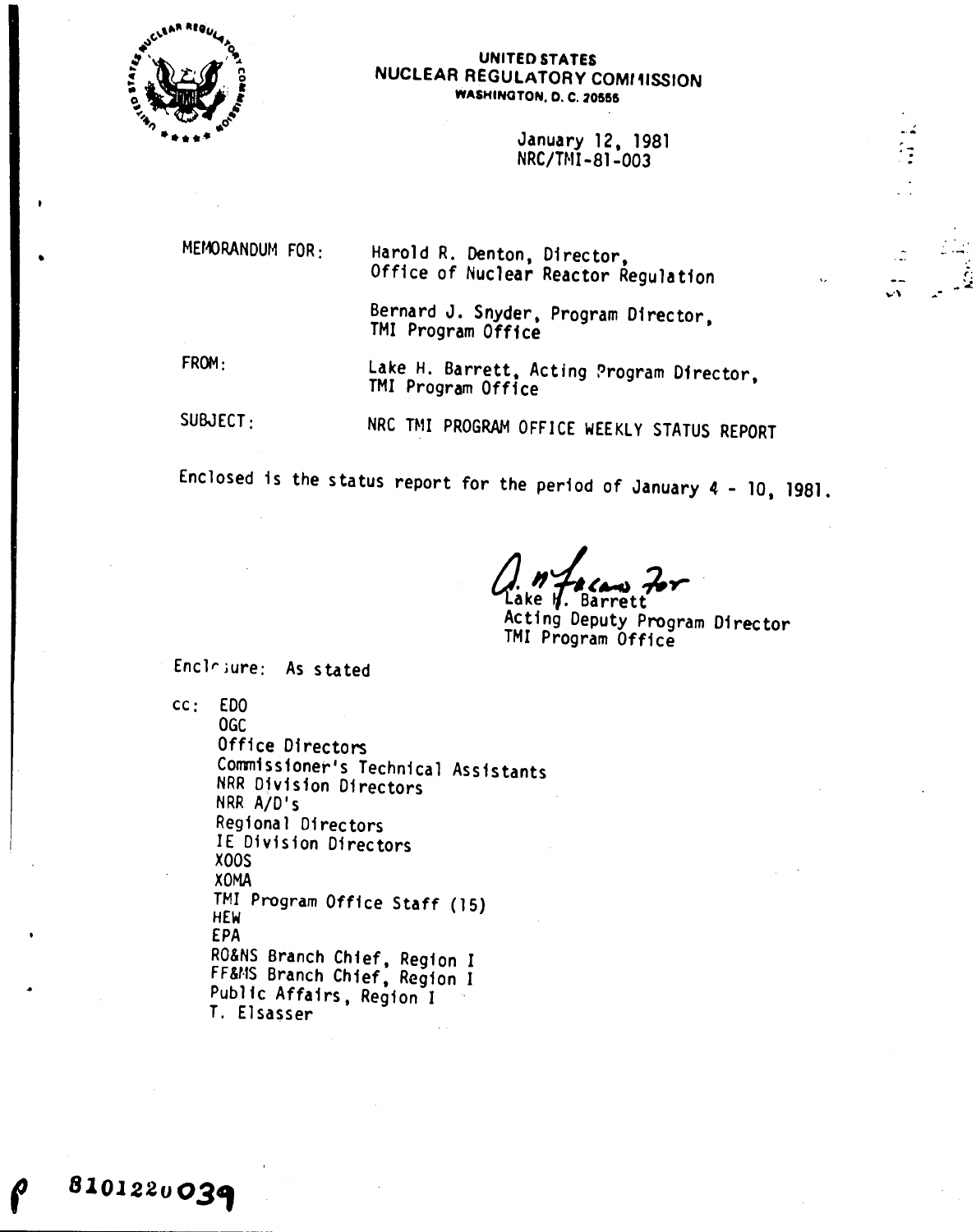## NRC TMI PROGRAM OFFICE WEEKLY STATUS REPORT

Week of January 4 - 10, 1981

# Plant Status

Core Cooling Mode: Cyclic natural circulation in the reactor coolant system (ReS) loops with heat transfer to reactor building ambient.

Available Core Cooling Modes: Once Through Steam Generator (OTSG) "A" and/or "B" steaming to the main condenser; long-term cooling "B" (OTSG-B); decay heat removal systems.

RCS Pressure Control Mode: Standby Pressure Control (SPC) System.

Backup Pressure Control Mode: One decay heat removal pump to supply pressure in conjunction with variable recirculation back to the borated water storage tank (BWST).

Major Parameters (As of 0500, January 9, 1981) (approximate values) Average Incore Thermocouples: 125ºF Maximum Incore Thermocouple: 1590F

RCS Loop Temperatures:

| Hot Leg             | 122 <sup>0</sup> F                       | 125 <sup>o</sup> F |
|---------------------|------------------------------------------|--------------------|
| Cold Leg (1)<br>(2) | $69$ <sup>O</sup> F<br>68 <sup>o</sup> F | 690F               |

RCS Pressure: 95 psig (DVM)

Pressurizer Temperature: 690F

Reactor Building: Temperature: 640F

Water level: Elevation 290.6 ft. (8.1 ft. from floor) via penetration 401 manometer<br>-0.4 psiq (Heise) Pressure: -0.4 psig (Heise) Concentration: 1.2 x 10-<sup>4</sup> uCi/cc (Kr-85) (sample taken 1/7/81)

## Effluent and Environmental (Radiological) Information

1. Liquid effluents from TMI site released to the Susquehanna River after processing, were made within the regulatory limits and in accordance with NRC requirements and City of Lancaster Agreement dated February 27, 1980.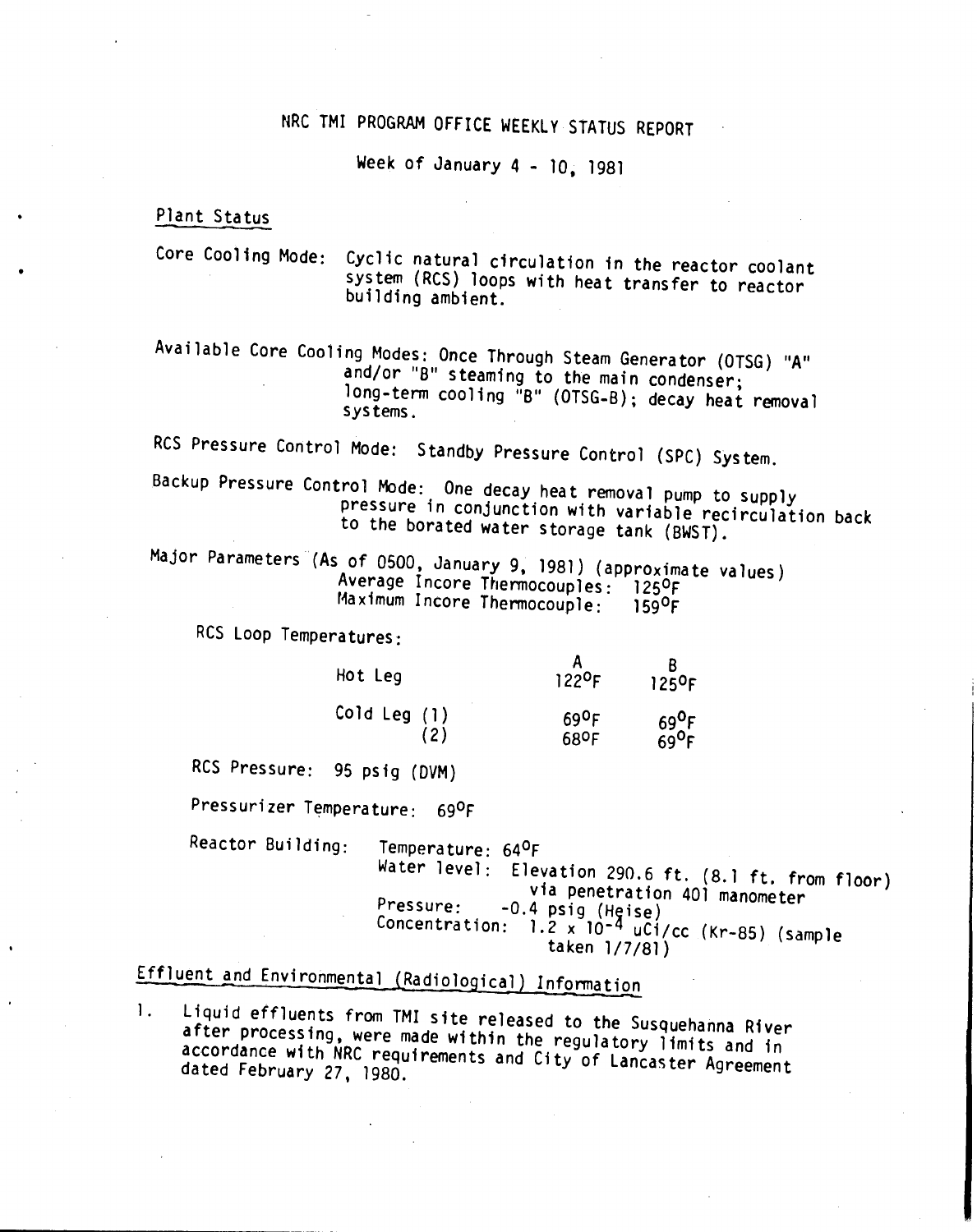- 2. EPA Environmental Data. Results from EPA monitoring of the environment 'around'the TMl site were as follows:
	- The EPA measured Krypton-8S (Kr-8S) concentrations (pCi/m3) at several environmental monitoring stations and reported the following results:

| Location           | December 19 - December 29, 1980<br>(DCI/mJ)     |
|--------------------|-------------------------------------------------|
| Bainbridge         | 18                                              |
| Goldsboro          | 25                                              |
| Observation Center | 18                                              |
| Middletown         | 25                                              |
|                    | December 29, 1980 - January 5, 1981<br>(pc1/m3) |
| Bainbridge         | 19                                              |
| Goldsboro          | 20                                              |
| Observation Center | 29                                              |
| Middletown         | 27                                              |

All of the above levels of Kr-85 are considered to be back-

- No radiation above normally occurring background levels were  $\sim$   $\sim$ detected in any of the samples collected from the EPA's air al : jamma rate networks during the period from December 30, 1980,
- 3. NRC Environmental Data. Results from NRC monitoring of the environment<br>around the TMI site were as follows:
	- The following are the NRC air sample analytical results for  $\sim$   $\sim$ the onsite continuous air sampler:

| Sample | Period                            | $1 - 131$<br>$Cs - 137$<br>$(uC1_{/}cc)$ $(uC1_{/}cc)$ |
|--------|-----------------------------------|--------------------------------------------------------|
| HP-249 | December 30, 1980-January 8, 1981 | $5.9$ E-14 $5.9$ E-14                                  |
|        | $11$ cancoo Deddee $\mu$          |                                                        |

- 4. Licensee Radioactive Material and Radwaste Shipments. The following
	- On Monday, January 5, 1981, a 40 ml Unit 2 reactor coolant  $=$   $$ sample was sent to Babcock and Wilcox (B&W), Lynchburg,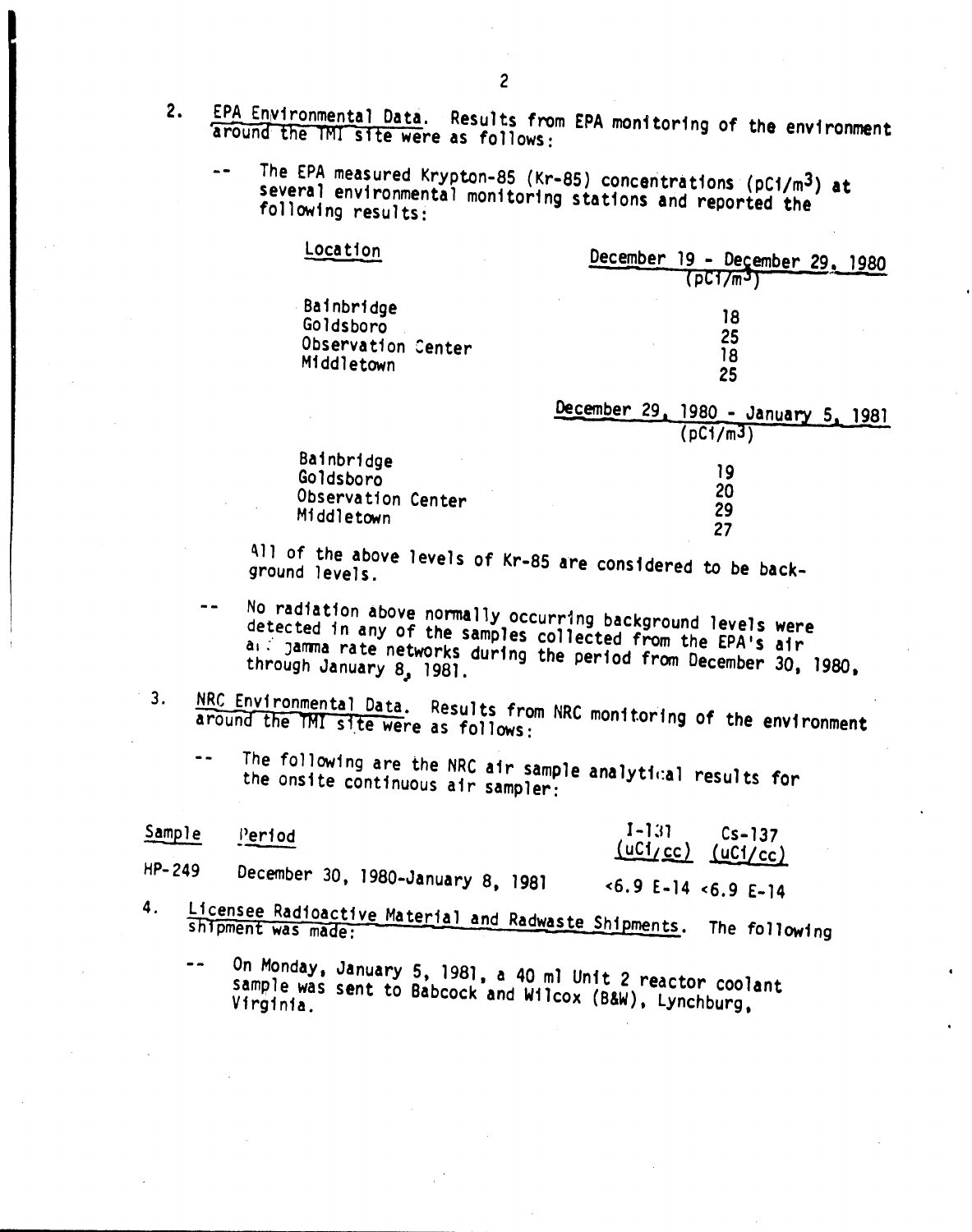### Major Activities

- 1. Reactor Decay Heat Removal. On January 5, 1981, the licensee stopped steaming the  ${}^{\prime\prime}A{}^{\prime\prime}$  OTSG by shutting a turbine bypass valve. Inis put the RCS in a "Loss to Ambient" mode of cooling which is heat transfer of reactor decay heat from both RCS loops to the reactor building ambient.
- 2. Reactor Building Purge/Entry. Reactor building entries with associated purging is scheduled to start on January 27, 1981. At that time two entries are scheduled to occur on two separate days. The onsite staff is reviewing the scheduled work items for these entries.
- 3. Ground Water Monitoring Status. The licensee continued their well water monitoring program. The licensee reported to the NRC that a sample taken from well No. 2 on October 1, 1980, contained trace quantities of Cesium-137 (Cs-137)  $(34 + 6.3 \text{ pCi/1})$  and Cs-134  $(12.8 + 5.5 \text{ pCi}/1)$ . Subsequent analysts of well *No.* 2 water samples taken on October 8, 15, and November 5, 1980, did not contain detectable levels of either Cs-134 or Cs-137.

Independent analysis of well No. 2 water is being performed by the NRC and EPA. The analytical results will be reported in the next<br>weekly status report.